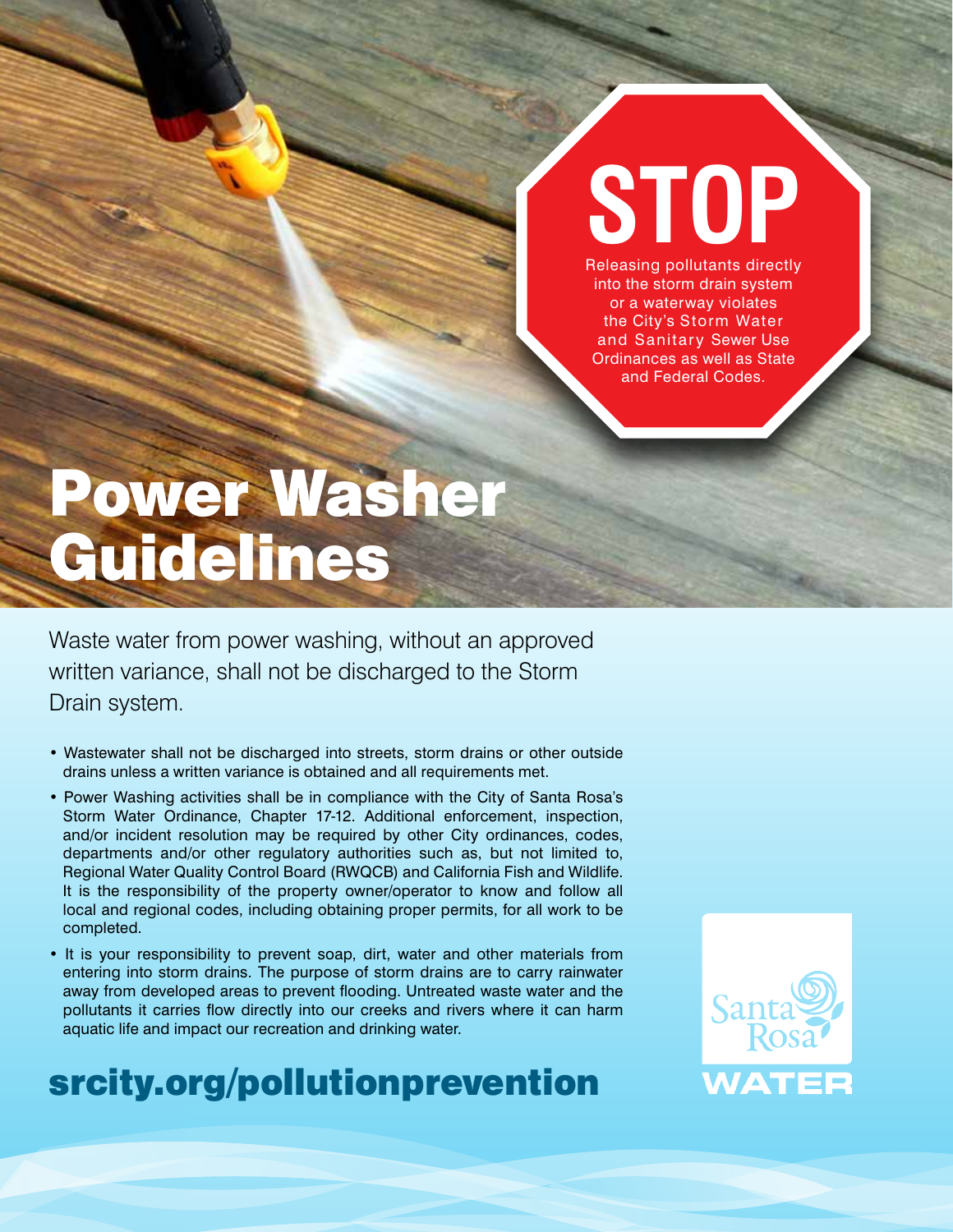#### Stay in Compliance, Follow these steps:

- 1. For discharges directed to the sanitary sewer system, contact City of Santa Rosa Environmental Compliance at 707- 543-3369 to determine if the job requires a wastewater discharge permit, a fee, and/or wastewater treatment prior to any discharge to the sanitary sewer system.
- 2. Once you have received approval, you may discharge the wastewater to the sanitary sewer. Sanitary sewer inlets are typically indoors and include sinks, showers, bath tubs, toilets, floor drains and outside building cleanouts. You can pump to a storage tank for later disposal to the sanitary sewer. When discharging wastewater to the sanitary sewer, a mesh strainer should be used to prevent debris from clogging drains. Obtain the property owner's consent.
- 3. Before beginning a job, block storm drains by using waterproof sand bags to create a barrier around storm drains, plugs or rubber mats to seal storm drain openings, or use vacuum booms or temporary berms to keep wastewater away from the storm drain.
- 4. Avoid using any soaps or chemicals. Even biodegradable soap is harmful to fish and other aquatic life. Biodegradable soaps are designed to quickly break down in a Treatment Plant, not in a creek.
- 5. For all exceptions, you may be able to divert wastewater to a landscaped area or storm drain by following this process:
	- a. Sweep the entire area to collect all trash for disposal into an appropriate trash receptacle;
	- b. Use absorbents (such as rags, absorbent mats, rice hull ash, cat litter, special clay absorbent) to pick up a minimal number of greasy or oily spills (large or multiple spills will require disposal to the sanitary sewer);
	- c. Sweep or vacuum up saturated absorbents;
	- d. Never use any soaps or chemicals. Hazardous material must NOT be present.
	- e. To discharge wastewater to a landscaped, dirt or gravel area, obtain the property owner's consent. Waste water may adversely affect landscaping. Check the slope and other physical characteristics of the area to avoid runoff to the street, storm drain or other outside drains. Wastewater must be directed onto an area large enough to contain all the water. If the soil is dry, wet it down before discharging to help wastewater soak into the ground.
- 6. If sanitary sewer and landscaping options are not feasible, written approval to discharge to the storm drain is required per individual occurrence. Written approval (via a temporary variance) will require all conditions noted above (item #5) to be met, proper filtration as noted in the tables are around all inlets, and site specific requirements. Written approval (of a temporary variance) may be requested from the City of Santa Rosa, Environmental Services Division, Storm Water and Creeks Section and must be kept on work / job site for duration of work performed.



### Hazardous Waste Disposal of fluids containing materials such as automotive fluids, solvents, paint, pesticides, etc.:

- 1. Read cleaning product labels before disposing of wastewater. Follow use and disposal instructions carefully.
- 2. Check with the Sonoma County EcoDesk (707-565-DESK) for a list of approved hazardous waste recyclers and disposal sites. If you are a small business, call the EcoDesk to find out how you can dispose of hazardous waste at a local drop-off event (instead of hiring a hazardous waste hauler). Ask if you qualify for "Conditionally Exempt Small Quantity Generator" (CESQG) programs.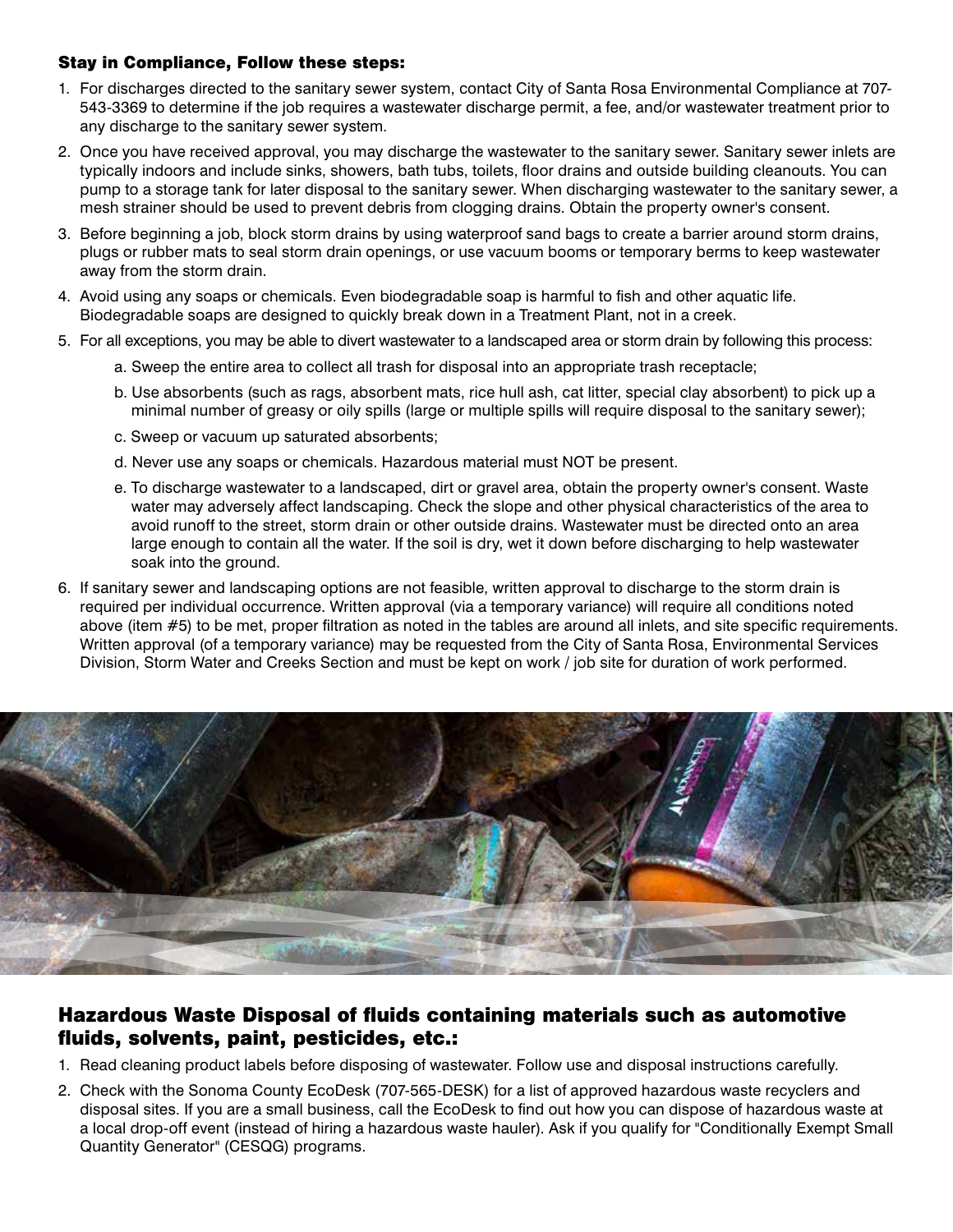### 1. Surface Cleaning

*Best management practices for mobile cleaning activities*

#### The Strategy: Only rain in the storm drain.

The Goal:

Keep pollutants from contacting rain and being dumped, blown, swept, washed, or poured into storm drains.

|                                                                                            | WASHING/<br><b>WASHWATER</b><br><b>DETAILS</b>                                                                       | <b>DISPOSAL OPTIONS</b>       |                                             |                            |                                                                                                                                                                                                                                                               |
|--------------------------------------------------------------------------------------------|----------------------------------------------------------------------------------------------------------------------|-------------------------------|---------------------------------------------|----------------------------|---------------------------------------------------------------------------------------------------------------------------------------------------------------------------------------------------------------------------------------------------------------|
| <b>CATEGORY</b><br><b>ACTIVITY</b>                                                         |                                                                                                                      | <b>SANITARY SEWER</b><br>(SS) | <b>LANDSCAPING</b><br><b>DIRT AREA (LS)</b> | <b>STORM DRAIN</b><br>(SD) | <b>BEST MANAGEMENT PRACTICES</b><br><b>IN ORDER OF PREFERENCES</b>                                                                                                                                                                                            |
| <b>SIDEWALKS AND</b><br><b>PLAZAS</b>                                                      | Using soap, no oil<br>deposits.                                                                                      | <b>YES</b>                    | <b>CONDITIONAL</b>                          | N <sub>0</sub>             | Sweep, collect and dispose debris.<br>Block storm drains; collect washwater;<br>discharge to sanitary sewer or soil.                                                                                                                                          |
|                                                                                            | No soap or oil deposits                                                                                              | <b>YES</b>                    | <b>CONDITIONAL</b>                          | $N0*$                      | $(1)$ SS; $(2)$ LS; $(3)$ SD only if $1&8$ 2 not available, all<br>conditions are met and written waiver obtained.                                                                                                                                            |
|                                                                                            | No soap, light oil,<br>frequently cleaned                                                                            | <b>YES</b>                    | <b>CONDITIONAL</b>                          | $N0*$                      | $(1)$ SS; $(2)$ LS; $(3)$ SD only if $1&8$ 2 not available, all<br>conditions are met and written waiver obtained;<br>use oil-absorbent boom at storm drains.                                                                                                 |
| <b>DRIVEWAYS, DRIVE</b><br><b>THROUGH WINDOW</b><br><b>AREAS</b>                           | With or without soap,<br>light oil, frequently<br>cleaned                                                            | <b>YES</b>                    | <b>CONDITIONAL</b>                          | N <sub>0</sub>             | Sweep, collect and dispose of debris;<br>dry clean all oil spots, dispose of absorbent in<br>trash; Block storm drains; collect washwater;<br>discharge to sanitary sewer or dirt.                                                                            |
| DRIVE-THROUGHS,<br><b>DRIVEWAYS, PARKING</b><br><b>GARAGES, SERVICE</b><br><b>STATIONS</b> | With or without soap;<br>excess oil deposits;<br>not frequently<br>cleaned                                           | <b>YES</b><br><b>Pretreat</b> | N <sub>0</sub>                              | N <sub>0</sub>             | Block storm drains; sweep, collect and dispose of<br>debris; dry clean oil spots, dispose of absorbent<br>legally; discharge washwater to sanitary sewer.<br>via oil/water separator if possible. Discuss with<br>site operator and contact Water Department. |
| <b>BUILDING</b><br><b>EXTERIORS AND</b><br><b>WALLS</b>                                    | Glass and steel<br>buildings, no soap                                                                                | <b>YES</b>                    | <b>CONDITIONAL</b>                          | $N0*$                      | $(1)$ SS; $(2)$ LS; $(3)$ SD only if 1&2 not available,<br>allconditions are met and written waiver<br>obtained; protect drain with fabric filter if<br>possible.                                                                                             |
|                                                                                            | <b>Painted buildings</b><br>(lead free) cleaning,<br>no soap                                                         | <b>YES</b>                    | <b>CONDITIONAL</b>                          | $N0*$                      | $(1)$ SS; $(2)$ LS; $(3)$ SD only if $1&8$ 2 not available, all<br>conditions are met and written waiver obtained,<br>use fabric filter to keep paint particles out of<br>storm drain.                                                                        |
|                                                                                            | Painted buildings<br>(paint known to be<br>lead free), cleaning<br>for paint removal                                 | <b>YES</b>                    | N <sub>0</sub>                              | N <sub>0</sub>             | Block storm drains and pump wash water to<br>a tank; water and sludge may need to be<br>disposed of as hazardous waste. Contact<br>Water Department. Filter waste water prior<br>to sanitary sewer discharge.                                                 |
|                                                                                            | <b>Painted buildings</b><br>with lead-based or<br>mercury additive paint,<br>including cleaning for<br>paint removal | N <sub>0</sub>                | N <sub>0</sub>                              | N <sub>0</sub>             | Block storm drains and pump wash water to a<br>tank; water and sludge may need to be disposed of<br>as hazardous waste. Contact Water Department,<br><b>County Health and Fire Department.</b>                                                                |
| <b>GRAFFITI REMOVAL</b>                                                                    | Using wet sand<br>blasting (with no<br>baking soda)                                                                  | <b>YES</b>                    | <b>CONDITIONAL</b>                          | NO                         | Minimize quantity of water used. Direct washwater<br>to dirt area; Filter through boom to keep sand out<br>of sanitary sewer.                                                                                                                                 |
|                                                                                            | Using high pressure<br>washing and cleaning<br>compound                                                              | <b>YES</b>                    | <b>MAY IMPACT</b><br><b>LANDSCAPING</b>     | N <sub>0</sub>             | Best: Block storm drains; discharge washwater to<br>sanitary sewer. Discuss with site operator and<br>contact Water Department.<br>2nd: Direct washwater to dirt area.                                                                                        |
| <b>MASONRY</b><br>EFFLORESCENCE                                                            | Using acid wash<br>to remove mineral<br>deposits                                                                     | <b>YES</b><br><b>Pretreat</b> | <b>MAY IMPACT</b><br><b>LANDSCAPING</b>     | N <sub>0</sub>             | Block storm drains. Collect washwater, neutralize<br>to pH 6 to 10, discharge to sanitary sewer.                                                                                                                                                              |

\*Upon review and written approval from the City of Santa Rosa, Environmental Services Division, Storm Water and Creeks Section, a temporary variance may be granted per individual occurance if all feasible alternatives to discharge of non storm water flow have been considered, including discharging to landscape or sewer in accordance with City Code, and are not possible.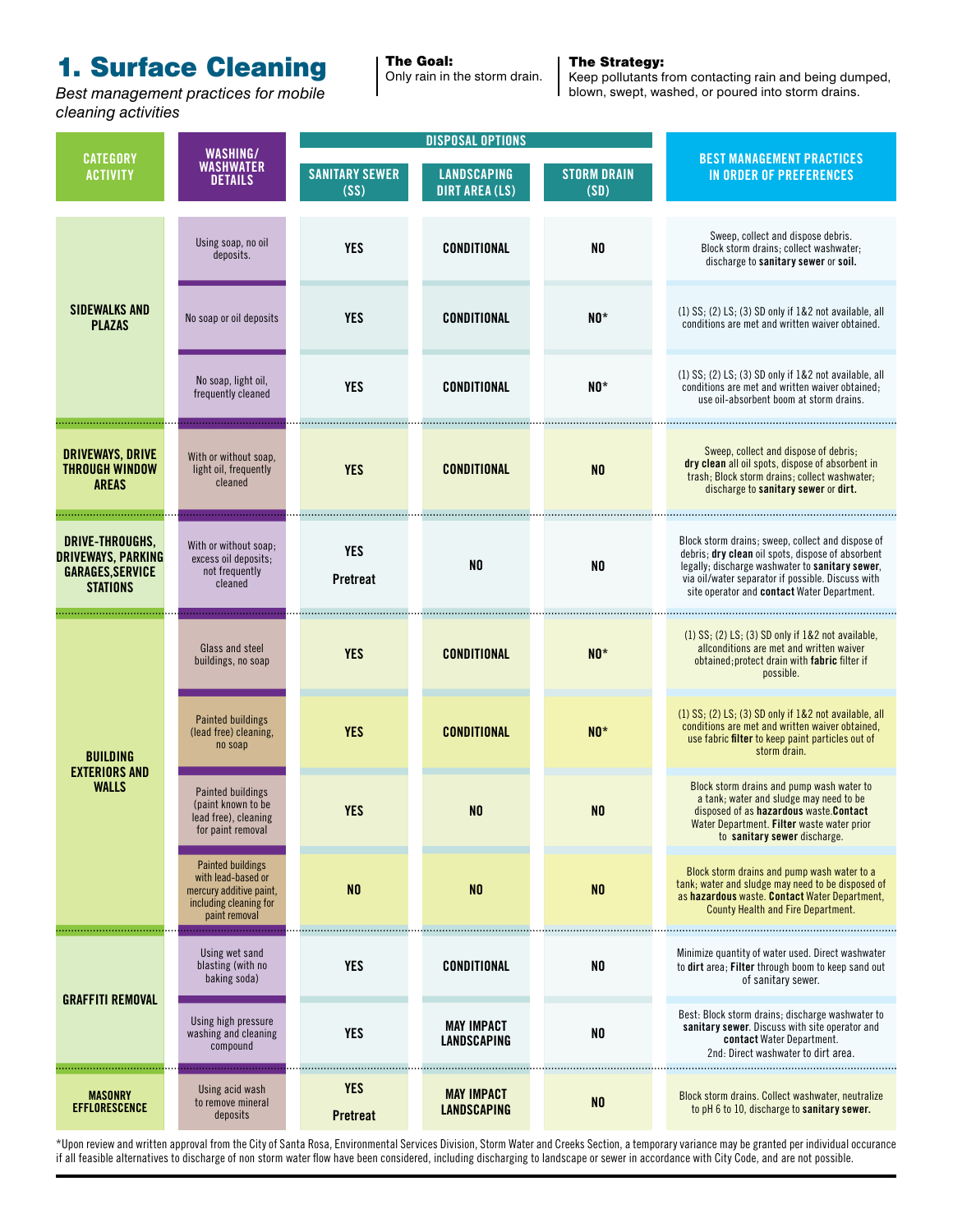### **2. Food Related The Goal:**

*cleaning activities*

Only rain in the storm drain.

#### The Strategy:

Keep pollutants from contacting rain and being dumped, **Food related and miscellaneous blown computer blown**, swept, washed, or poured into storm drains.

| <b>CATEGORY</b><br><b>ACTIVITY</b>                                                                     | WASHING/<br><b>WASHWATER</b><br><b>DETAILS</b> | <b>DISPOSAL OPTIONS</b>       |                                             |                            |                                                                                                                                                                                                                                                                       |
|--------------------------------------------------------------------------------------------------------|------------------------------------------------|-------------------------------|---------------------------------------------|----------------------------|-----------------------------------------------------------------------------------------------------------------------------------------------------------------------------------------------------------------------------------------------------------------------|
|                                                                                                        |                                                | <b>SANITARY SEWER</b><br>(SS) | <b>LANDSCAPING</b><br><b>DIRT AREA (LS)</b> | <b>STORM DRAIN</b><br>(SD) | <b>BEST MANAGEMENT PRACTICES</b><br><b>IN ORDER OF PREFERENCES</b>                                                                                                                                                                                                    |
| <b>RESTAURANT</b><br><b>ALLEYS, GROCERY</b><br><b>DUMPSTER AREAS</b>                                   |                                                | <b>YES</b>                    | N <sub>0</sub>                              | N <sub>0</sub>             | Best: dry clean only (using rags, absorbents,<br>sweeping debris). 2nd: dry clean first, block<br>storm drain, wash area, filter, collect and<br>discharge washwater to sanitary sewer.                                                                               |
| <b>RESTAURANT</b><br><b>CLEANING OF</b><br><b>FLOOR MATS,</b><br><b>EXHAUST FILTERS,</b><br>ETC.       |                                                | <b>YES</b>                    | N <sub>0</sub>                              | N <sub>0</sub>             | Never dispose of waste grease in storm<br>drain or sanitary sewer; contact disposal<br>company and Environmental Compliance.                                                                                                                                          |
| <b>KITCHEN GREASE</b>                                                                                  | Recyclable oil, grease<br>and meat fat         | N <sub>0</sub>                | N <sub>0</sub>                              | N <sub>0</sub>             | Save for recycling in sealed containers; never pour<br>into sink, floor or storm drain; do not mix with<br>waste grease from trap. Contact Environmental<br>Compliance.                                                                                               |
|                                                                                                        | Grease from<br>interceptor or trap             | N <sub>0</sub>                | N <sub>0</sub>                              | N <sub>0</sub>             | Best: capture washwater; Pick up litter and filter<br>particles for discharge to sanitary sewer.<br>$(1)$ SS; $(2)$ LS; $(3)$ SD only if $1&8.2$ not available, all<br>conditions are met and written waiver obtained;<br>hot water discharge to creek is prohibited. |
|                                                                                                        | Using soap                                     | <b>YES</b>                    | N <sub>0</sub>                              | N <sub>0</sub>             | Capture washwater; filter particles;<br>discharge to sanitary sewer.                                                                                                                                                                                                  |
| <b>GROCERY CARTS</b>                                                                                   | No soap                                        | <b>YES</b>                    | <b>CONDITIONAL</b>                          | $N0*$                      | Best: capture washwater; Pick up litter and filter<br>particles for discharge to sanitary sewer.<br>$(1)$ SS; $(2)$ LS; $(3)$ SD only if $1&82$ not available, all<br>conditions are met and written waiver obtained;<br>hot water discharge to creek is prohibited.  |
| <b>LUNCH WAGONS/</b><br><b>FOOD CARTS</b>                                                              |                                                | <b>YES</b>                    | N <sub>0</sub>                              | N <sub>0</sub>             | Equipment should be cleaned on wash pad at<br>Permitted commissary equipped to discharge<br>washwater to sanitary sewer. Contact County<br>Environmental Health Department. Only melted<br>ice may drain to storm drain.                                              |
| <b>MOBILE HOMES,</b><br>DECKS, ROOFS,                                                                  | Using soap                                     | <b>YES</b>                    | CONDITIONAL                                 | N <sub>0</sub>             | Direct washwater to sanitary sewer<br>or to <b>dirt</b> area.                                                                                                                                                                                                         |
| SHINGLES, AWNINGS,<br><b>RESEIDNTIAL/</b><br><b>COMMERCIAL POOL</b><br><b>DECKS (NO LEAD</b><br>PAINT) | No soap                                        | <b>YES</b>                    | <b>CONDITIONAL</b>                          | $NO*$                      | $(1)$ SS; $(2)$ LS; $(3)$ SD only if $1&2$ not available, all<br>conditions are met and written waiver obtained.<br>use filter barrier (boom).                                                                                                                        |
| <b>CARPET</b><br><b>CLEANING</b>                                                                       | With or without soap                           | <b>YES</b>                    | <b>CONDITIONAL</b>                          | N <sub>0</sub>             | Best: Capture washwater; filter particles;<br>discharge to sanitary sewer at the work site or in<br>a tank to dispose of at the office. 2nd: discharge<br>to landscaped area. May impact landscaping.                                                                 |
| <b>PORTABLE</b><br><b>TOILETS</b>                                                                      | With or without soap                           | <b>YES</b>                    | <b>CONDITIONAL</b>                          | N <sub>0</sub>             | Best: Capture washwater; discharge to sanitary<br>sewer at the work site or in a tank to dispose of at<br>the office. 2nd: discharge to dirt area only when<br>the discharge can not reach a storm drain facility.<br>Does not apply to spilled waste material.       |

\*Upon review and written approval from the City of Santa Rosa, Environmental Services Division, Storm Water and Creeks Section, a temporary variance may be granted per individual occurance if all feasible alternatives to discharge of non storm water flow have been considered, including discharging to landscape or sewer in accordance with city code and are not possible. ^Consideration only for untreated wood.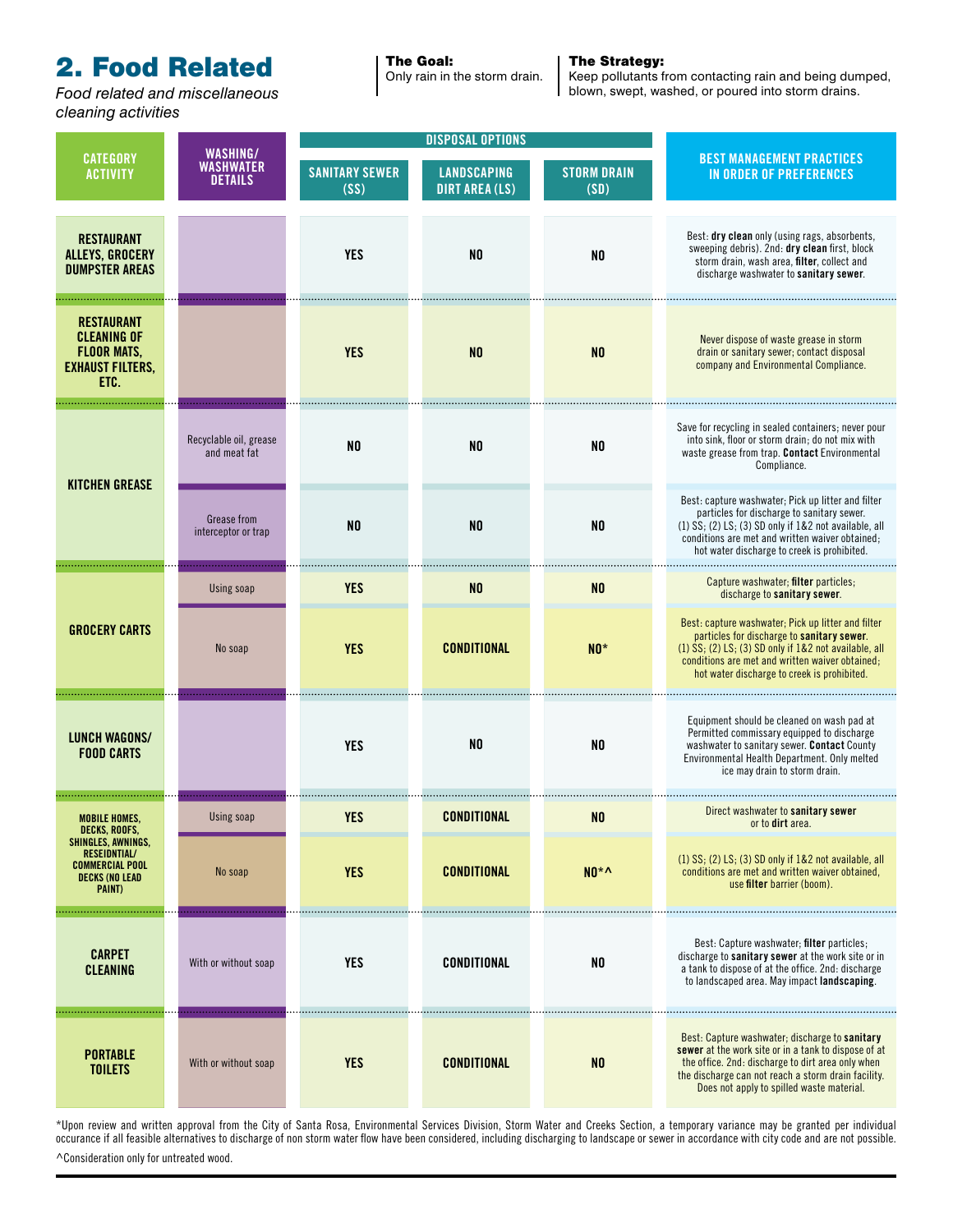### 3. Transportation Related

*Best management practices for mobile cleaning activities*

The Goal: Only rain in the storm drain.

#### The Strategy:

Keep pollutants from contacting rain and being dumped, blown, swept, washed, or poured into storm drains.

| <b>CATEGORY</b><br><b>ACTIVITY</b>                                                                        | <b>DETAILS</b>                                                                               | <b>DISPOSAL OPTIONS</b>       |                                        |                    |                                                                                                                                                                                 |
|-----------------------------------------------------------------------------------------------------------|----------------------------------------------------------------------------------------------|-------------------------------|----------------------------------------|--------------------|---------------------------------------------------------------------------------------------------------------------------------------------------------------------------------|
|                                                                                                           |                                                                                              | <b>SANITARY SEWER</b>         | <b>LANDSCAPING</b><br><b>DIRT AREA</b> | <b>STORM DRAIN</b> | <b>BEST MANAGEMENT PRACTICES</b><br><b>IN ORDER OF PREFERENCES</b>                                                                                                              |
| <b>FLEET WASHING</b><br><b>EXTERIOR</b>                                                                   | Removing mainly dirt:<br>with or without soap                                                | <b>YES</b>                    | <b>CONDITIONAL</b>                     | N <sub>0</sub>     | Best: Use wash pads to capture washwater;<br>discharge to sanitary sewer. 2nd: Block storm<br>drains; collect washwater; discharge to sanitary<br>sewer or dirt through filter. |
| <b>ENGINE/</b><br><b>EQUIPMENT</b><br><b>DECREASING</b><br>(AIRPLANE, AUTO,<br>TRUCK)                     | With or without soap;<br>may contain<br>petroleum<br>products and metals                     | <b>YES</b><br><b>Pretreat</b> | N <sub>0</sub>                         | N <sub>0</sub>     | Use wash pads to capture washwater; drain/pump<br>through pretreatment system before discharge to<br>sanitary sewer; Contact Environmental<br>Compliance for requirements.      |
| <b>ACID CLEANING</b><br>OF UNPAINTED<br><b>TRUCKS/METAL</b><br><b>CONTAINERS</b>                          | <b>Typically contains</b><br>acid detergents                                                 | <b>YES</b><br><b>Pretreat</b> | N <sub>0</sub>                         | N <sub>0</sub>     | Use wash pads to capture washwater; neutralize<br>to pH between 6 and 10; discharge to sanitary<br>sewer; contact Environmental Compliance for<br>approval.                     |
| <b>MOBILE AUTO</b><br><b>DETAILING</b>                                                                    | Infrequent, light<br>cleaning; minimum<br>water volume;<br>removing mainly dirt<br>with soap | <b>YES</b>                    | <b>CONDITIONAL</b>                     | N <sub>0</sub>     | Best: Block storm drain, collect<br>washwater, and discharge to sanitary<br>sewer. 2nd: direct flow onto dirt area.                                                             |
| <b>CAR SALES LOT</b><br><b>RINSING FOR</b><br><b>DUST REMOVAL</b>                                         | Light dirt, no soap or<br>solvents                                                           | <b>YES</b>                    | <b>CONDITIONAL</b>                     | $N0^*$             | $(1)$ SS; $(2)$ LS; $(3)$ SD only if $1&2$ not available, all<br>conditions are met and written waiver obtained,<br>keep runoff out of oil deposits.                            |
| <b>CHARITY CAR</b><br><b>WASHES</b>                                                                       | Infrequent, light<br>cleaning; removing<br>mainly dirt with soap                             | <b>YES</b>                    | CONDITIONAL                            | N <sub>0</sub>     | Block storm drains; collect washwater;<br>discharge to sanitary sewer or dirt.                                                                                                  |
| <b>SEMI TRAILERS</b><br><b>AND BOATS</b><br><b>(TRUCK TRAILER,</b><br><b>INTERIOR</b><br><b>CLEANING)</b> | Food-related debris                                                                          | <b>YES</b>                    | N <sub>0</sub>                         | N <sub>0</sub>     | Sweep, collect and dispose of food residue<br>in garbage; dry clean oily spots, avoid<br>hosing down trailer; discharge any washwater<br>to sanitary sewer.                     |
|                                                                                                           | Trailer contained toxic<br>substances                                                        | N <sub>0</sub>                | N <sub>0</sub>                         | N <sub>0</sub>     | If toxic materials spilled in trailer, dry clean only<br>- do not hose down; protect/block storm drains;<br>contact Fire Department for guidance.                               |
|                                                                                                           | <b>Boat cleaning</b><br>(including removal of<br>paint chips)                                | <b>YES</b><br>(NON-HAZARDOUS) | N <sub>0</sub>                         | N <sub>0</sub>     | <b>Filter</b> washwater before discharge; dispose of<br>paint particles properly (in garbage or as<br>hazardous waste if contain lead, copper,<br>TBT, or PCBs).                |

\*Upon review and written approval from the City of Santa Rosa, Environmental Services Division, Storm Water and Creeks Section, a temporary variance may be granted per individual occurance if all feasible alternatives to discharge of non storm water flow have been considered, including discharging to landscape or sewer in accordance with City Code, and are not possible.

^Consideration only for Exterior Cleaning